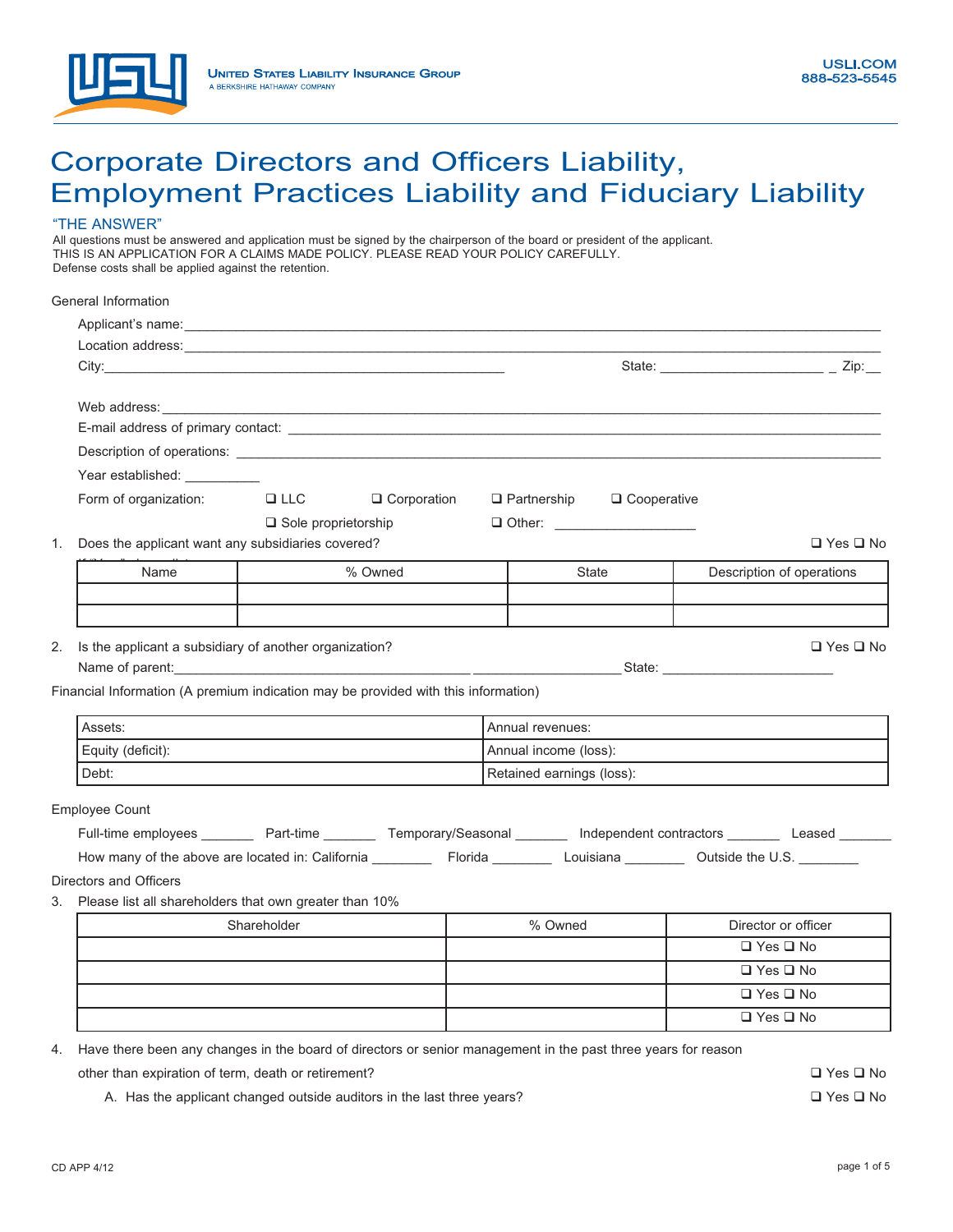|    | B. Have the auditors found any material weaknesses in applicants system of internal controls?        | $\Box$ Yes $\Box$ No |
|----|------------------------------------------------------------------------------------------------------|----------------------|
|    | C. Has the applicant violated or breached any debt covenant, loan agreement or other material        |                      |
|    | obligation in the past three years?                                                                  | $\Box$ Yes $\Box$ No |
| 5. | Has the applicant, in the past 36 months, completed or agreed to, or does it contemplate within the  |                      |
|    | next 12 months, any of the following, whether or not such transaction are or will be completed?      | $\Box$ Yes $\Box$ No |
|    | If "Yes," please explain fully.                                                                      |                      |
|    | A. Merger, acquisition or consolidation with another entity?                                         | $\Box$ Yes $\Box$ No |
|    | B. Sales, distribution or divestiture of more than 25% of assets of stock of the organization?       | $\Box$ Yes $\Box$ No |
|    | C. Any registration for a public offering?                                                           | $\Box$ Yes $\Box$ No |
|    | D. Any private placement?                                                                            | $\Box$ Yes $\Box$ No |
|    | E. Reorganization or formal arrangement with creditors?                                              | $\Box$ Yes $\Box$ No |
| 6. | Has the applicant or any person proposed for coverage (whether or not in the service of applicant)   |                      |
|    | been the subject of or been involved directly or indirectly in any civil, criminal, regulatory,      |                      |
|    | legislative or administrative proceeding(s)?                                                         | $\Box$ Yes $\Box$ No |
|    | <b>Employment Practices Liability</b>                                                                |                      |
| 7. | Do more than 50% of all employees currently earn more than \$100,000?                                | $\Box$ Yes $\Box$ No |
| 8. | Has any entity proposed for insurance downsized, laid off, or reduced staff in the past 12 months or |                      |
|    | anticipate doing so in the next 12 months?                                                           | $\Box$ Yes $\Box$ No |
|    | If "Yes," what percentage of the workforce was/will be affected?                                     |                      |
|    | <b>Written Guideline Requirements:</b>                                                               |                      |
|    | A. Does each entity proposed for insurance have a written email/internet policy currently in place   |                      |
|    | or is willing to implement one within 21 days of binding                                             | $\Box$ Yes $\Box$ No |
|    | Does each entity proposed for insurance have a written anti-discrimination and<br>В.                 |                      |
|    | anti-harassment policy currently in place?                                                           | $\Box$ Yes $\Box$ No |

## Fiduciary

| Plan name | Type of plan | Plan assets | # of plan participants |
|-----------|--------------|-------------|------------------------|
|           |              |             |                        |
|           |              |             |                        |

| Types of plans: Health & welfare plan= HWP | Employee stock ownership plan= ESOP |
|--------------------------------------------|-------------------------------------|
| Defined contribution plan= DCP             | Excess benefit plan= EBP            |
| Defined Benefit Plan= DBP                  | Other:                              |

9. Have any of the following taken place or been agreed to in the past three years or are any anticipated in the next 12 months? If "Yes," please explain fully in an attachment. A. Merger, transfer of assets or termination of a plan(s)? Yes  $\square$  No B. Funding deficiency or delinquent contributions? Yes  $\square$  No C. Formation or acquisition of a plan? Yes  $\square$  No 10. Does each 401K plan allow the participants to select from at least three investment options and to monitor the performance of each selection? Yes  $\square$  No 11. Are 401k participants advised of the performance of their investment options and given the opportunity to adjust their selections at least annually? Yes  $\square$  No

12. Does each plan subject to ERISA (Employee Retirement Income Security Act) comply with all applicable requirements of ERISA and the Internal Revenue Code of 1986, as amended (the "Code") including eligibility, participation, vesting, fiduciary responsibility and funding standards? Yes  $\square$  No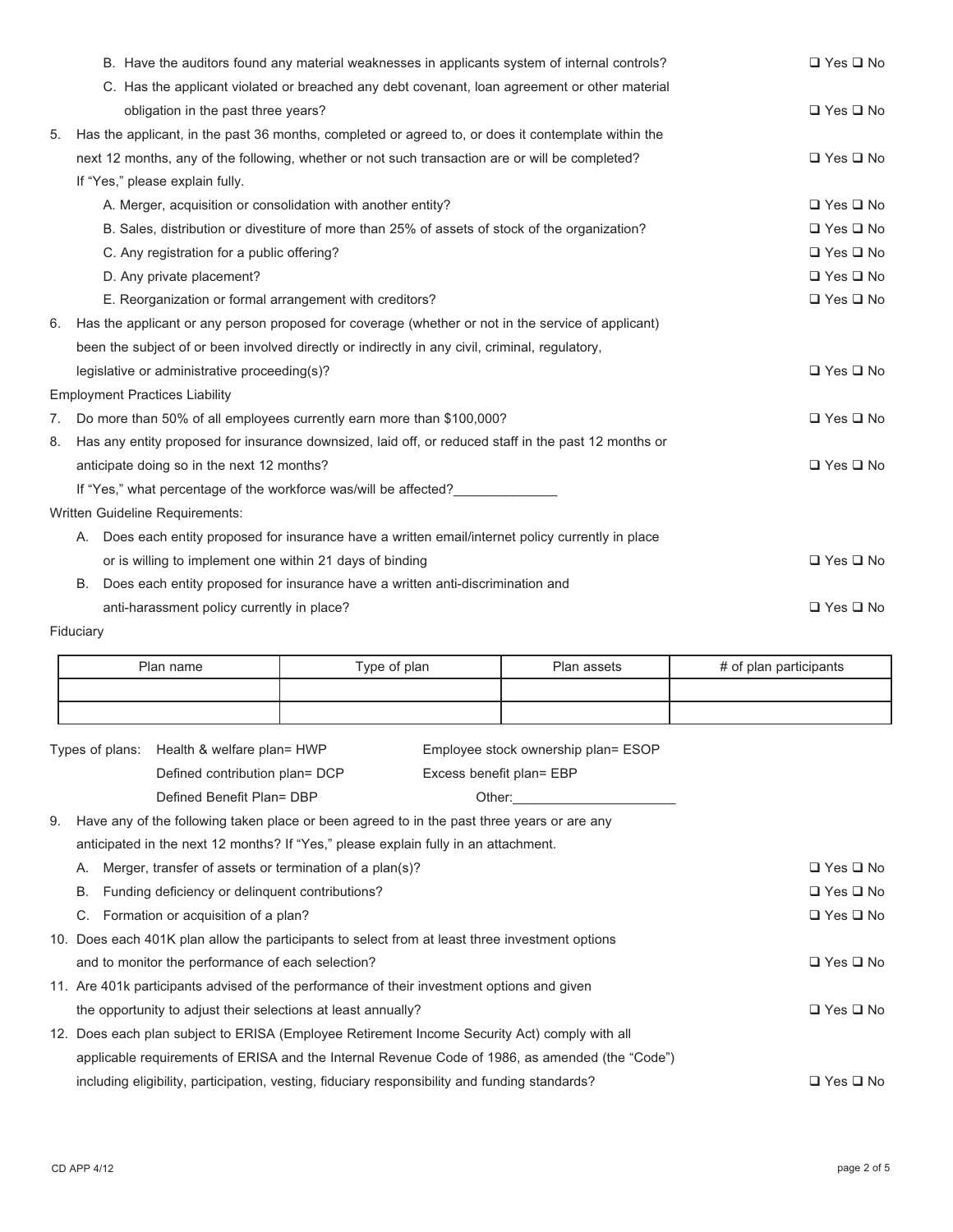| 13. Has each plan been reviewed to ensure that there are no violations of any plan document                           |                      |
|-----------------------------------------------------------------------------------------------------------------------|----------------------|
| or of the ERISA and "Code" prohibited transactions?                                                                   | $\Box$ Yes $\Box$ No |
| If "No," or if any violations were found, please explain in an attachment.                                            |                      |
| 14. Within the past 18 months, has an actuary found that any plan was or is currently under-funded                    |                      |
| by more than 10%?                                                                                                     | $\Box$ Yes $\Box$ No |
| Loss Information                                                                                                      |                      |
| 15. Within the last five years has any employment related, third party harassment or third party                      |                      |
| discrimination claim, suit, inguiry, complaint or notice of hearing been made against the                             |                      |
| applicant or any individual proposed for insurance?                                                                   | $\Box$ Yes $\Box$ No |
| 16. Within the last five years, has any claim, suit inquiry, complaint or notice of hearing been made                 |                      |
| against the applicant or any person proposed for Insurance in the capacity of director, officer,                      |                      |
| or employee of the applicant?                                                                                         | $\Box$ Yes $\Box$ No |
| 17. Is any person or entity proposed for this Insurance aware of any fact, circumstance or situation                  |                      |
| which may result in a claim against the applicant or any of its directors, officers or employees?                     | $\Box$ Yes $\Box$ No |
| If "Yes," to question 15, 16 or 17, please complete a United States Liability Insurance Group claim supplement.       |                      |
| 18. Within the past five years, has any claim been made or is any claim now pending against any plan,                 |                      |
| organization or individual proposed for this insurance in the capacity as a fiduciary, trustee or administrator?      | $\Box$ Yes $\Box$ No |
| If "Yes," please explain                                                                                              |                      |
| 19. Is any person or entity proposed for this insurance aware of any fact, circumstance, situation or ERISA violation |                      |
| which may result in a claim that may fall within the scope of the proposed Insurance?                                 | $\Box$ Yes $\Box$ No |

If "Yes," please explain

**Arizona Notice:** Misrepresentations, omissions, concealment of facts and incorrect statements shall prevent recovery under the policy only if the misrepresentations, omissions, concealment of facts or incorrect statements are; fraudulent or material either to the acceptance of the risk, or to the hazard assumed by the insurer or the insurer in good faith would either not have issued the policy, or would not have issued a policy in as large an amount, or would not have provided coverage with respect to the hazard resulting in the loss, if the true facts had been made known to the insurer as required either by the application for the policy or otherwise.

**Colorado Fraud Statement:** It is unlawful to knowingly provide false, incomplete, or misleading facts or information to an insurance company for the purpose of defrauding or attempting to defraud the company. Penalties may include imprisonment, fines, denial of insurance and civil damages. Any insurance company or agent of an insurance company who knowingly provides false, incomplete, or misleading facts or information to a policyholder or claimant for the purpose of defrauding or attempting to defraud the policyholder or claimant with regard to a settlement or award payable from insurance proceeds shall be reported to the Colorado division of insurance within the department of regulatory agencies.

**District of Columbia Fraud Statement: WARNING:** It is a crime to provide false or misleading information to an insurer for the purpose of defrauding the insurer or any other person. Penalties include imprisonment and/or fines. In addition, an insurer may deny insurance benefits if false information materially related to a claim was provided by the applicant.

**Florida Fraud Statement:** Any person who knowingly and with intent to injure, defraud, or deceive any insurer files a statement of claim or an application containing any false, incomplete, or misleading information is guilty of a felony of the third degree.

Florida Notice: (Applies only if policy is non-admitted) You are agreeing to place coverage in the surplus lines market. Superior coverage may be available in the admitted market and at a lesser cost. Persons insured by surplus lines carriers are not protected under the Florida Insurance Guaranty Act with respect to any right of recovery for the obligation of an insolvent unlicensed insurer.

**Florida Fraud Statement:** You are agreeing to place coverage in the surplus lines market. Superior coverage may be available in the admitted market and at a lesser cost. Persons insured by surplus lines carriers are not protected under the Florida Insurance Guaranty Act with respect to any right of recovery for the obligation of an insolvent unlicensed insurer.

**Florida and Illinois Notice:** I understand that there is no coverage for punitive damages assessed directly against an insured under Florida and Illinois law. However, I also understand that punitive damages that are not assessed directly against an insured, also known as "vicariously assessed punitive damages", are insurable under Florida and Illinois law. Therefore, if any Policy is issued to the Applicant as a result of this Application and such Policy provides coverage for punitive damages, I understand and acknowledge that the coverage for Claims brought in the State of Florida and Illinois is limited to "vicariously assessed punitive damages" and that there is no coverage for directly assessed punitive damages.

**Kansas Fraud Statement:** Any person who, knowingly and with intent to defraud, presents, causes to be presented or prepares with knowledge or belief that it will be presented to or by an insurer, purported insurer, broker or any agent thereof, any written statement as part of, or in support of, an application for the issuance of, or the rating of an insurance policy for personal or commercial insurance, or a claim for payment or other benefit pursuant to an insurance policy for commercial or personal insurance which such person knows to contain materially false information concerning any fact material thereto; or conceals, for the purpose of misleading, information concerning any fact material thereto may be guilty of a crime and may be subject to fines and confinement in prison.

**Kentucky Fraud Statement:** Any person who knowingly and with intent to defraud any insurance company or other person files an application for insurance containing any materially false information or conceals, for the purpose of misleading, information concerning any fact material thereto commits a fraudulent insurance act, which is a crime.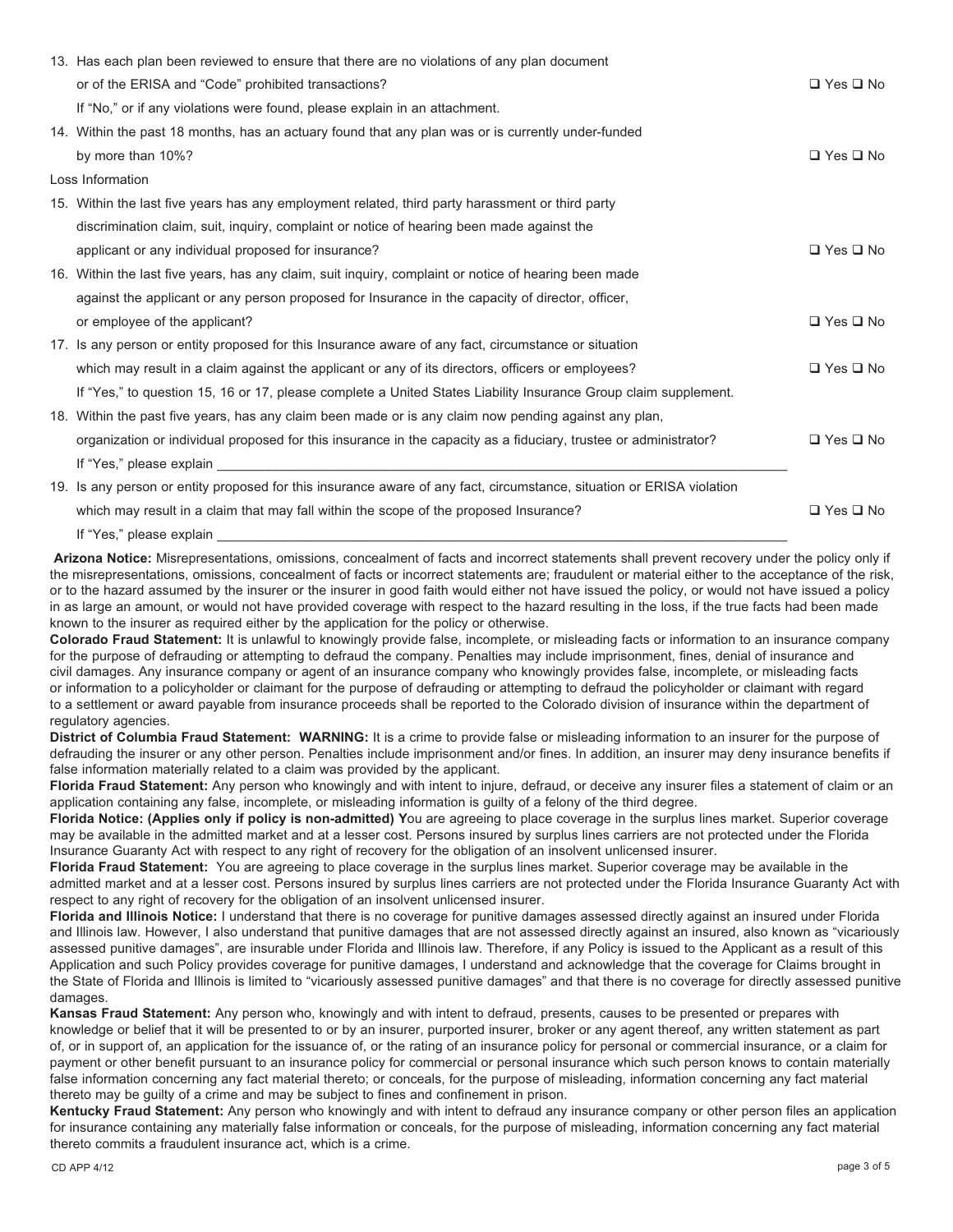**Maine and Washington Fraud Statement:** It is a crime to knowingly provide false, incomplete or misleading information to an insurance company for the purpose of defrauding the company. Penalties may include imprisonment, fines or a denial of insurance benefits. **Minnesota Notice:** Authorization or agreement to bind the insurance may be withdrawn or modified only based on changes to the information contained in this application prior to the effective date of the insurance applied for that may render inaccurate, untrue or incomplete any statement made with a minimum of 10 days notice given to the insured prior to the effective date of cancellation when the contract has been in effect for less than 90 days or is being canceled for nonpayment of premium.

**New Jersey Fraud Statement:** Any person who includes any false or misleading information on an application for an insurance policy is subject to criminal and civil penalties.

**New York Disclosure Notice:** This policy is written on a claims made basis and shall provide no coverage for claims arising out of incidents, occurrences or alleged Wrongful Acts or Wrongful Employment Acts that took place prior to retroactive date, if any, stated on the declarations. This policy shall cover only those claims made against an insured while the policy remains in effect for incidents reported during the Policy Period or any subsequent renewal of this Policy or any extended reporting period and all coverage under the policy ceases upon termination of the policy except for the automatic extended reporting period coverage unless the insured purchases additional extend reporting period coverage. The policy includes an automatic 60 day extended claims reporting period following the termination of this policy. The Insured may purchase for an additional premium an additional extended reporting period of 12 months, 24 months or 36 months following the termination of this policy. Potential coverage gaps may arise upon the expiration for this extended reporting period. During the first several years of a claimsmade relationship, claims-made rates are comparatively lower than occurrence rates. The insured can expect substantial annual premium increases independent overall rate increases until the claims-made relationship has matured.

**North Dakota Fraud Statement:** Notice to North Dakota applicants – Any person who knowingly and with the intent to defraud and insurance company or other person, files an application for insurance or statement of claim containing any materially false information, or conceals for the purpose of misleading, information concerning any fact material thereto, commits a fraudulent insurance act, which is a crime and shall also be subject to a civil penalty.

**Ohio Fraud Statement:** Any person who, with intent to defraud or knowing that he is facilitating a fraud against an insurer, submits an application or files a claim containing a false or deceptive statement is guilty of insurance fraud.

**Ohio Notice:** By acceptance of this policy, the Insured agrees the statements in the application (new or renewal) submitted to the company are true and correct. It is understood and agreed that, to the extent permitted by law, the Company reserves the right to rescind this policy, or any coverage provided herein, for material misrepresentations made by the Insured. It is understood and agreed that the statements made in the insurance applications are incorporated into, and shall form part of, this policy. I understand that any material misrepresentation or omission made by me on this application may act to render any contract of insurance null and without effect or provide the company the right to rescind it.

**Oklahoma Fraud Statement:** WARNING: Any person who knowingly, and with intent to injure, defraud or deceive any insurer, makes any claim for the proceeds of an insurance policy containing any false, incomplete or misleading information is guilty of a felony.

**Oregon Fraud Statement:** Notice to Oregon applicants: Any person who, with intent to defraud or knowing that he is facilitation a fraud against an insurer, submits an application or files a claim containing a false or deceptive statement may be guilty of insurance fraud.

**Pennsylvania Fraud Statement:** Any person who knowingly and with intent to defraud any insurance company or other person files an application for insurance or statement of claim containing any materially false information or conceals for the purpose of misleading, information concerning any fact material thereto commits a fraudulent insurance act, which is a crime and subjects such person to criminal and civil penalties.

**Tennessee and Virginia Fraud Statement:** It is a crime to knowingly provide false, incomplete or misleading information to an insurance company for the purpose of defrauding the company. Penalties include imprisonment, fines and denial of insurance benefits.

**Utah Notice:** I understand that Punitive Damages are not insurable in the state of Utah. There will be no coverage afforded for Punitive Damages for any Claim brought in the State of Utah. Any coverage for Punitive Damages will only apply if a Claim is filed in a state which allows punitive or exemplary damages to be insurable. This may apply if a Claim is brought in another state by a subsidiary or additional location(s) of the Named Insured, outside the state of Utah, for which coverage is sought under the same policy.

**Vermont Fraud Statement:** Any person who knowingly presents a false or fraudulent claim for payment of a loss or benefit or knowingly presents false information in an application for insurance may be subject to fines and confinement in prison.

**Virginia Notice:** This Policy is written on a claims-made basis. Please read the policy carefully to understand your coverage. You have an option to purchase a separate limit of liability for the extended reporting period. If you do not elect this option, the limit of liability for the extended reporting period shall be part of the and not in addition to limit specified in the declarations. If you have any questions regarding the cost of an extended reporting period, please contact your insurance company or your insurance agent. Statements in the application shall be deemed the insured's representations. A statement made in the application or in any affidavit made before or after a loss under the policy will not be deemed material or invalidate coverage unless it is clearly proven that such statement was material to the risk when assumed and was untrue.

**Virginia Fraud Statement:** Any person who knowingly and with intent to defraud an insurer, submits an Application for insurance or files a claim containing a false or deceptive statement is guilty of insurance fraud.

**Utah Fraud Statement:** Any person who, with intent to defraud or knowing that he is facilitating a fraud against an insurer, submits an application or files a claim containing a false or deceptive statement is guilty of insurance fraud.

**Washington Fraud Statement:** Any person, who, knowing it to be such:

 (1) Presents, or causes to be presented, a false or fraudulent claim or any proof in support of such a claim, for the payment of a Loss under a contract of insurance; or

 (2) Prepares, makes, or subscribes any false or fraudulent account, certificate, affidavit, or proof of Loss, or other document or writing, with intent that it be presented or used in support of such a claim, is guilty of a gross misdemeanor, or if such claim is in excess of one thousand five hundred dollars, of a class C felony.